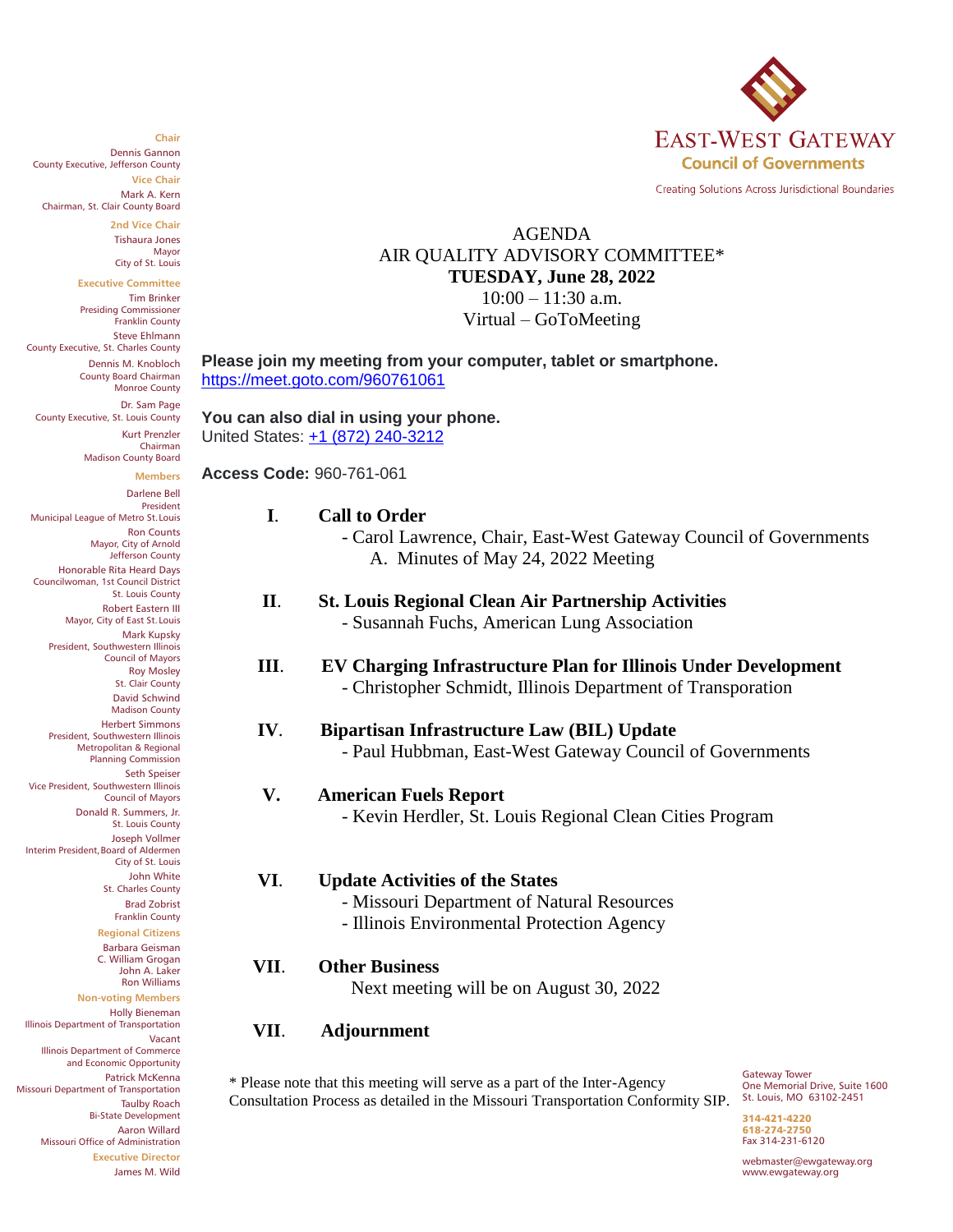## **MINUTES** AIR QUALITY ADVISORY COMMITTEE Tuesday, May 24, 2022 10:00 am – 11:30 am VIRTUAL AND IN PERSON MEETING

Members Present:

Carol Lawrence, Chair – East-West Gateway Council of Governments Mike Henderson – Missouri Department of Transportation Amanda Schomaker – Madison County Transit/ RideFinders David Bloomberg – Illinois EPA Mike Foley – Citizens for Modern Transit Kevin Jemison – Illinois Department of Transportation Susannah Fuchs – American Lung Association Jack Fishman – St. Louis University Aaron Cadman – St. Louis County APCP Francisco Cortalezzi – Missouri Department of Natural Resources

Others Present:

Rory Davis – Illinois Environmental Protection Agency Dustin Ingram – U.S. Environmental Protection Agency Region 7 Roger Walker – RegForm Stacy Allen - Ameren Jed Wolkins – U.S. Environmental Protection Agency Region 7 Emily Fortier Beth Gutzler – Metropolitan Congregations United Tyler Cargill – Washington University

# Staff:

Mary Grace Lewandowski, Aaron Young, Jennifer Vuitel, Lee Harris, Maureen McCarthy, James Fister

# **1. Call to Order**

- Carol Lawrence, Chair, East-West Gateway Council of Governments

The meeting of the Air Quality Advisory Committee (AQAC) was called to order by Chair Carol Lawrence, East-West Gateway Council of Governments (EWG). The minutes of the March 29, 2022 AQAC meeting were approved as circulated.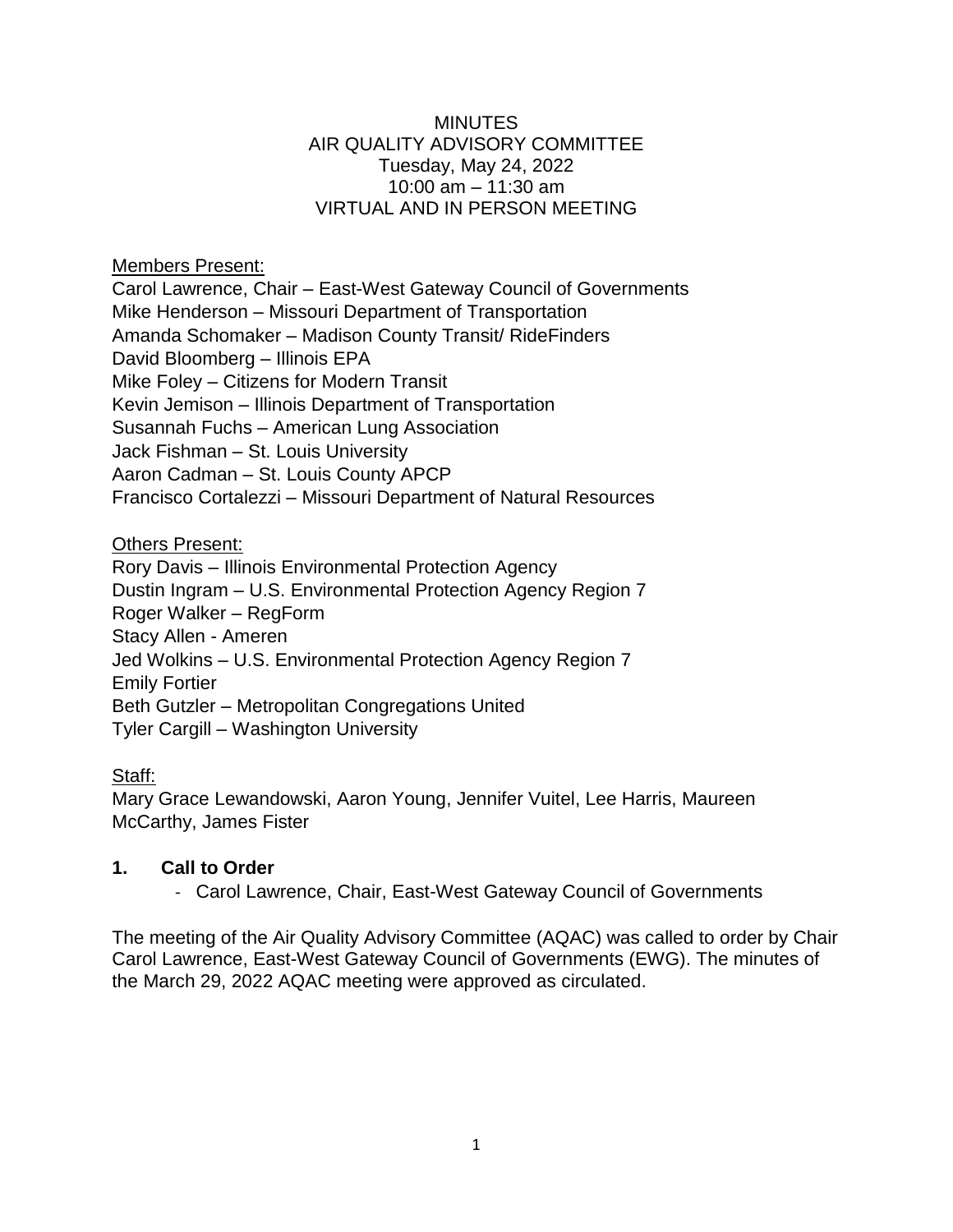# **2. Metropolitan Congregations United Community Air Project**

- Beth Gutzler, Metropolitan Congregations United
- Tyler Cargill, Washington University

Metropolitan Congregations United (MCU) received a grant from the Missouri Foundation for Health to do a community based air quality monitoring program focusing on particulate matter (PM) pollution on the Missouri side of the metropolitan region. When the grant was being planned, a partnership was formed between multiple groups including the Washington University Environmental Studies Department, The Nature Conservancy, the Sierra Club, Washington University Turner Lab, and others. Much of the interest in obtaining a grant came out of the 2019 Environmental Racism Report from Washington University. However it was determined that there needed to be more community involvement to build on its findings. The goals for community based air quality monitoring were to fill the air quality data gap present in north and south St. Louis and to promote Environmental Justice (EJ) in order to achieve health equity by addressing air quality. The Environmental Racism Report outlines air quality as one of the leading urban environmental challenges. To connect with the community through MCU there have been public meetings and canvasing to share the air quality monitoring efforts.

The monthly Interfaith Taskforce Meetings began in February 2022. Monitors have been installed on rooftops of 15 churches and a website where the public can access monitor information is under development. This summer MCU will be hosting an Air Quality Bridge Rally that highlights the fact there are no borders when it comes to air quality concerns. The rally this year will be focused more on how air quality is related to public health. Between August 2022 and December 2023 MCU-based organizing will continue around air permit reform as well as community canvasing. Air quality monitoring will end at the beginning of 2023. The congregations will decide on permanent monitoring demands and round two of actions. The current grant funding will end in November 2023.

The website will be similar to the Purple Air Monitoring web page and should have more detailed information. The site will have a Google Doc and an area where the public can report their experiences. People can say if they see smoke, if there is a bad smell in the air, or if they are not breathing well. It will be a platform to gather actual impacts on the people. That information will be archived and be more accessible than what has been observed in other communities that use cheaper monitor platforms.

This project is utilizing MODULAIR-PM sensors that cost about \$1,000, which is relatively low cost. Reference grade sensors which are used by the state on the other hand can cost tens of thousands of dollars. The MODULAIR-PM sensors have a particle counter and measure the mass concentration of PM in the air. These sensors report real time data on the order of minutes and upload the data to the Cloud. There will be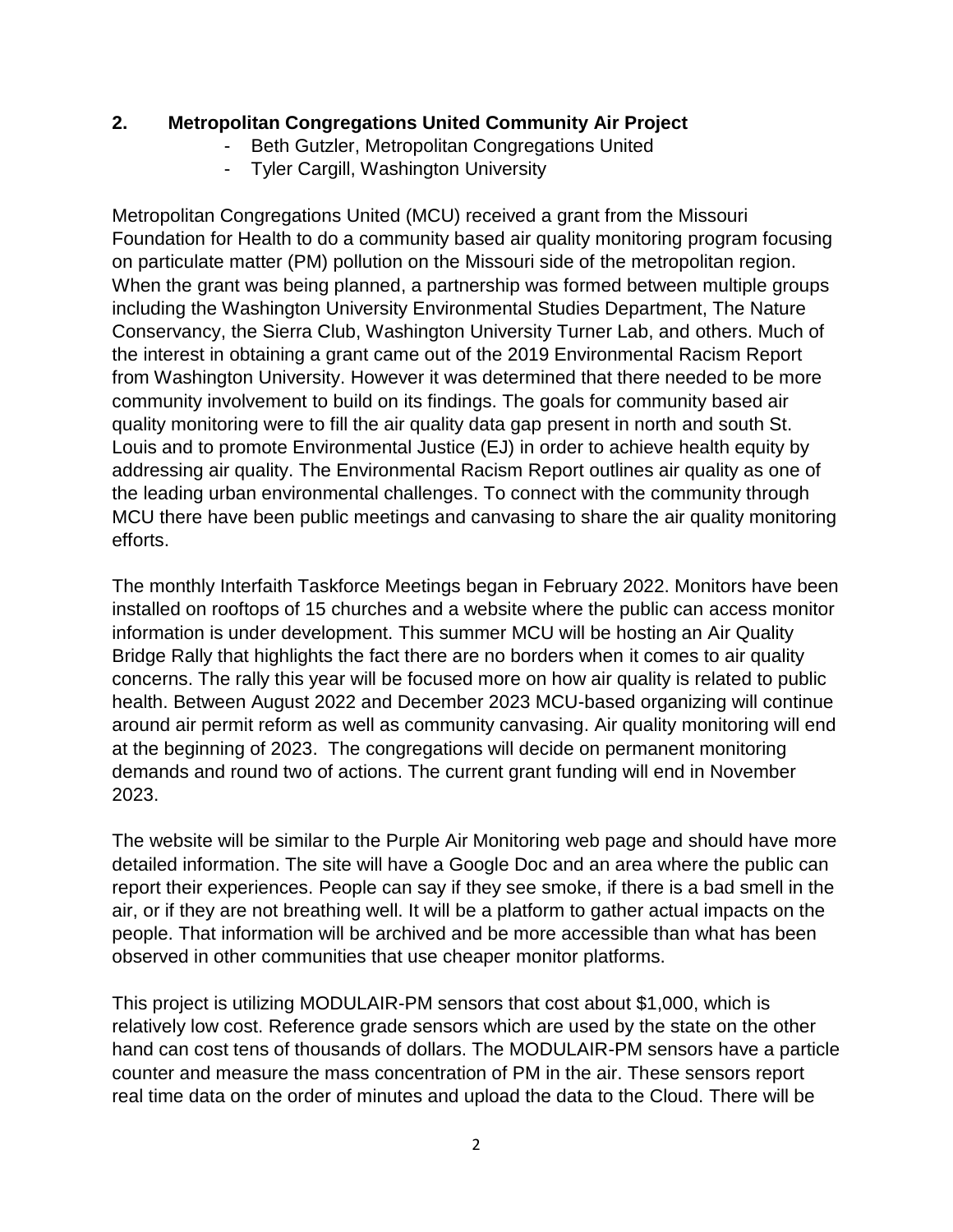15 sensors in total but at the moment there are 14 sensors up and running. The goal is to see how PM concentrations vary spatially and temporally in the St. Louis region. Being able to locate the sensors at congregations will allow us to see if there is a hyper local spatial variation within certain neighborhood areas in north and south St. Louis.

One thing we want to be able to do is make sure that the data from the sensors is accurate. Just because the sensors are low cost does not mean they are low quality, it just means they can be a little bit off from the reference sensor measurements. Before putting the sensors out into the communities they are calibrated to see how they perform in comparison to the reference monitors. For example, there is a co-location site at the Blair St. monitor site in the City of St. Louis where a MCU sensor can be placed next to a Missouri Department of Natural Resources (MoDNR) PM monitor. The data from the MCU sensor is compared to the MoDNR data in order to see how the data trends. It was found that the data are trending together but are not measuring the exact same concentrations. This is called a bias that the device is not measuring exactly what is expected. In order to correct for this data is taken from each of the sensors at the same time of day and is compared through graphing. The low-cost sensor data is put on the Y axis and the reference sensor data is on the X axis. We want to have everything on a 1 to 1 line so we put a linear relationship between the concentrations. An equation is used to graph the low cost sensor values and ideally the ending value from that equation is as close to 1 as possible. The more the values representing the low-cost sensor data fall below 1, the comparison between the two sets of data gets further away. The graphs and equations used to make them can be seen below.



Some sensors do really well and a few seem to be less accurate. We think that is due to the placement of the sensors at the co-location site. Sometimes the sensors may be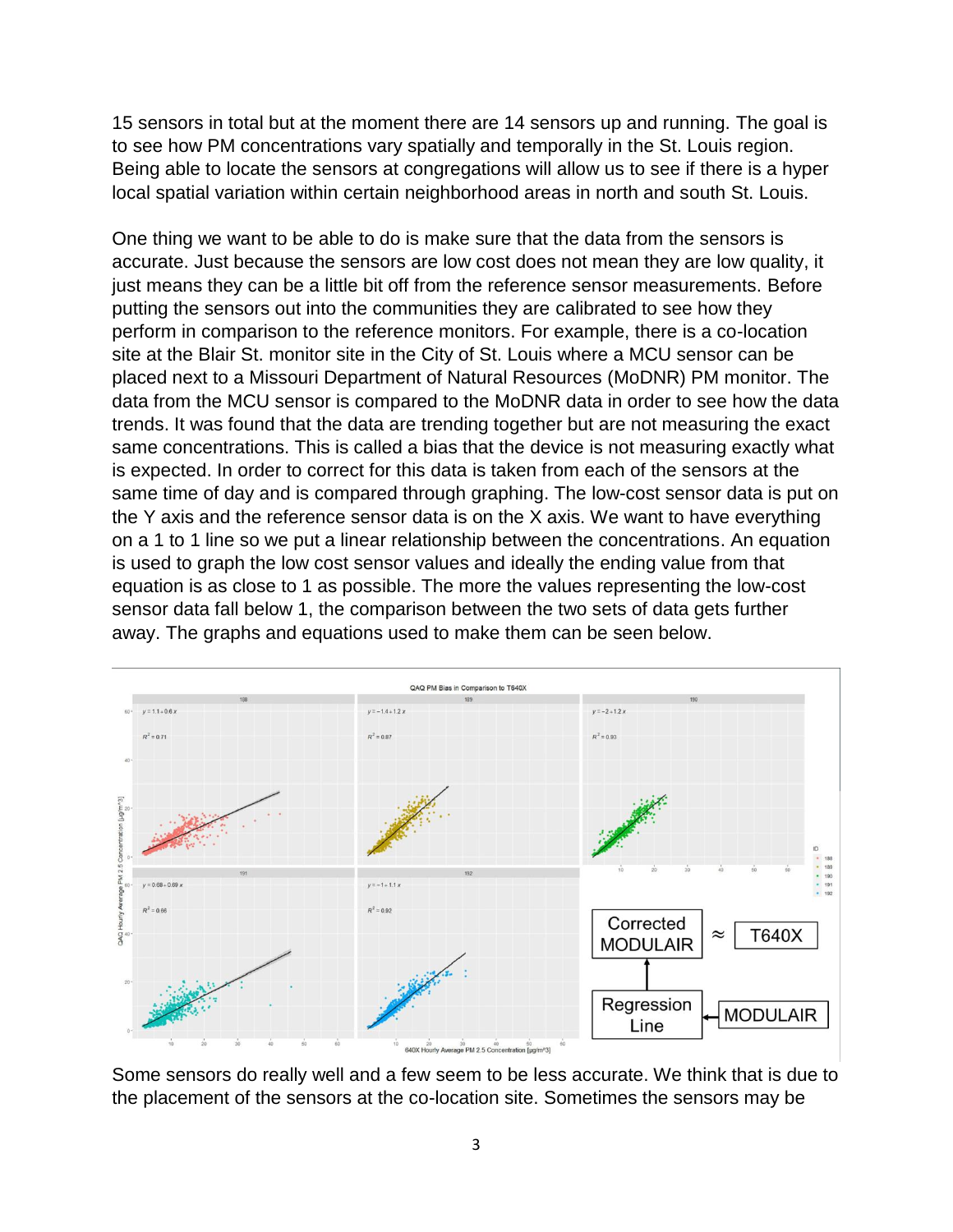blocked by the wind and that could affect the reading. There will have to be some adjustments to consider wind during the calibration period in order to get the outputs to be reflective of what the reference sensors are recording. We can then enter the measurements from the low-cost sensors into an equation that will provide a corrected measurement that approximates what should be seen from the sensors at their various locations.

For more information about this program you can contact Beth Gutzler at [beth@mcustl.com,](mailto:beth@mcustl.com) Tyler Cargill at [c.tyler@wustl.edu,](mailto:c.tyler@wustl.edu) or Rebecca Weaver at [Rebecca.weaver@tnc.org.](mailto:Rebecca.weaver@tnc.org)

# **3. Connected 2050 Long Range Transportation Plan Update on Community Engagement Activities**

James Fister, East-West Gateway Council of Governments

The Long Range Transportation Plan is federally required and is to be updated every four years. The plan covers a twenty year time horizon. *Connected2045* was the most recent plan and was updated in 2019. Connected 2050 will be developed by EWG staff and a consultant team. One of the main goals of this update is to re-examine and refine the Plan's ten guiding principles which have been in place since 2009. The principles overseeing long range planning and infrastructure investment priorities are: preserve and maintain the existing system; support public transportation; support neighborhoods and communities throughout the region; foster a vibrant downtown; provide more transportation choices; promote safety and security; support a diverse economy with a reliable system; support quality job development; strengthen intermodal connections; and protect air quality and environmental assets. EWG is also going to look at other long range plans from around the region and incorporate them into Connected 2050. Staff is also going to research what other Metropolitan Planning Organizations are doing and look at some of their best practices.

The Long Range Plan will contain a detailed state of the transportation system report. An equity investment analysis is being conducted which looks at when, where, and how much money has been spent around our region and how those investments are impacting different populations. The equity analysis will be a data driven analysis of past transportation investments. It will use a replicable methodology which can be used for future analyses. The analysis will be done in collaboration with the State Departments of Transportation and transit agencies.

Community engagement efforts will include a targeted strategy for engaging the region's citizens, stakeholders, and Board of Directors. There will be multiple engagement interactions with the Board of Directors during the course of the project as well as a wide range of outreach tools. One such tool is the community survey which is open to the public now and can be found on the East-West Gateway website. This survey is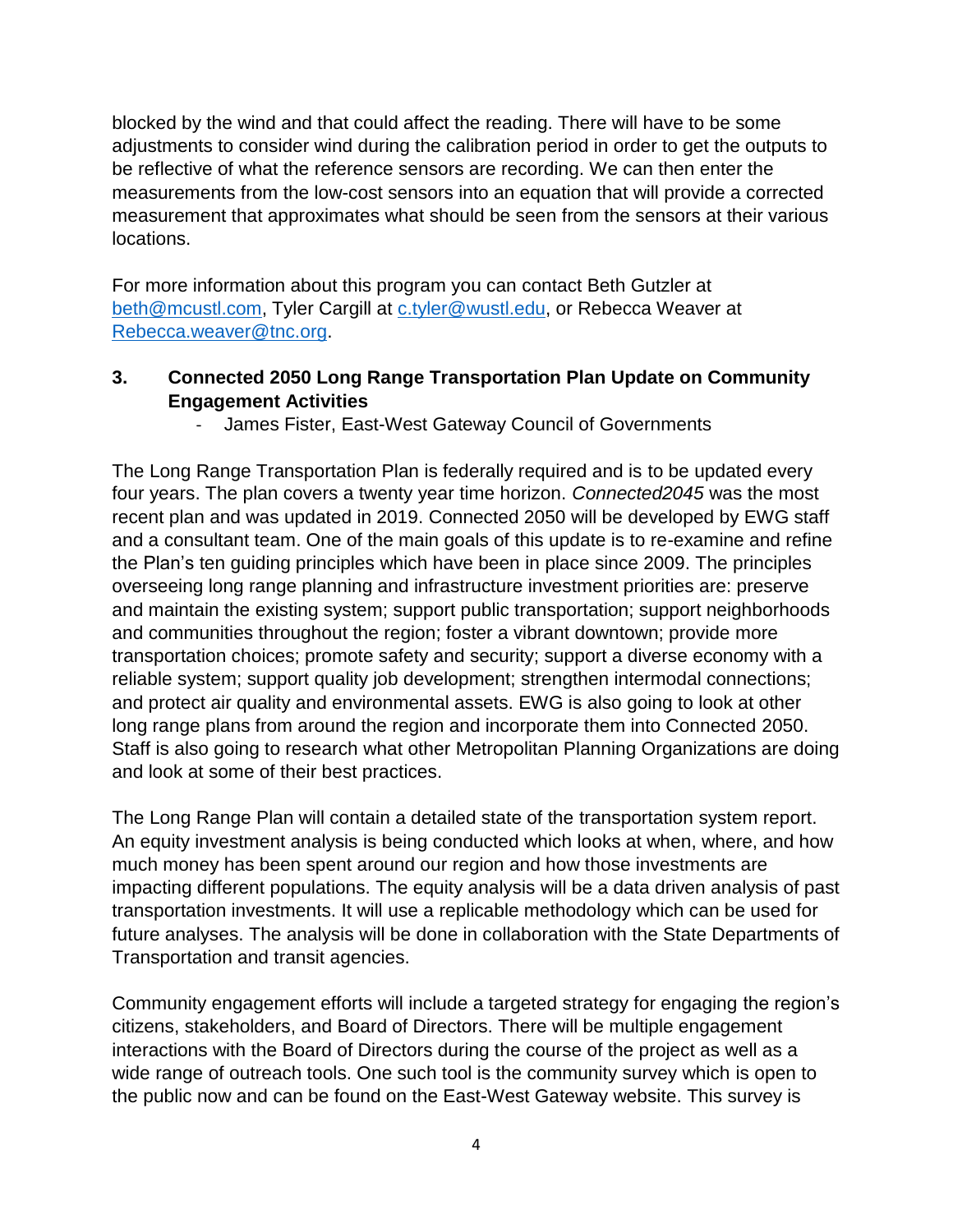meant to help reach people who are interacting with the transportation system but maybe left behind in a traditional public engagement process.

The draft plan will be published in March 2023 and will be open for public comment. The final plan will be adopted by the EWG Board of Directors in June 2023.

# **4. Report on the World Health Organization 2021 Air Quality Guidelines and 2022 Ambient Air Quality Database**

- East-West Gateway Council of Governments

The World Health Organization (WHO) is a United Nations agency focused on international public health. WHO connects nations, partners, and people worldwide to promote health, keep the world safe, and serve the vulnerable. It leads and champions global efforts to achieve better health for all. Roles within WHO include advocacy and provision of technical assistance, setting international health standards, and serving as a forum for discussion of health issues.

In 2021 WHO updated their Air Quality Guidelines (AQG) which are quantitative healthbased air quality management recommendations. Countries can use them as a tool to assess their ground level air pollution and impact on its people as well as identify management strategies. These guidelines were first developed in 1987 and were last updated in 2005. The update process has included several key steps: the development of scope and key research questions; a systematic review of relevant peer-reviewed research papers; the formulation of updated AQGs to indicate the lowest level of exposure for which there is evidence of adverse health effects and create interim target levels; and the formation of other supporting documents. In Table 1 below are the WHO 2021 AQG recommendations for pollutant levels in micrograms per cubic meter as compared to the 2005 AQGs.

| <b>Pollutant</b>  | <b>Averaging Time</b> | 2005                     | 2021                                |
|-------------------|-----------------------|--------------------------|-------------------------------------|
| PM <sub>2.5</sub> | Annual                | 10 <sub>1</sub>          | 5                                   |
|                   | 24-hour               | 25                       | 15                                  |
| PM <sub>10</sub>  | Annual                | 20                       | 15                                  |
|                   | 24-hour               | 50                       | 45                                  |
| Ozone             | Peak season           | $\overline{\phantom{0}}$ | 60                                  |
|                   | 8-hour                | 100                      | 100                                 |
| NO <sub>2</sub>   | Annual                | 40                       | 10                                  |
|                   | 24-hour               | ٠                        | 25                                  |
| SO <sub>2</sub>   | 24-hour               | 20                       | 40                                  |
| CO                | 24-hour               |                          | 4 milligrams/cubic<br>meter (mg/m3) |

Table 1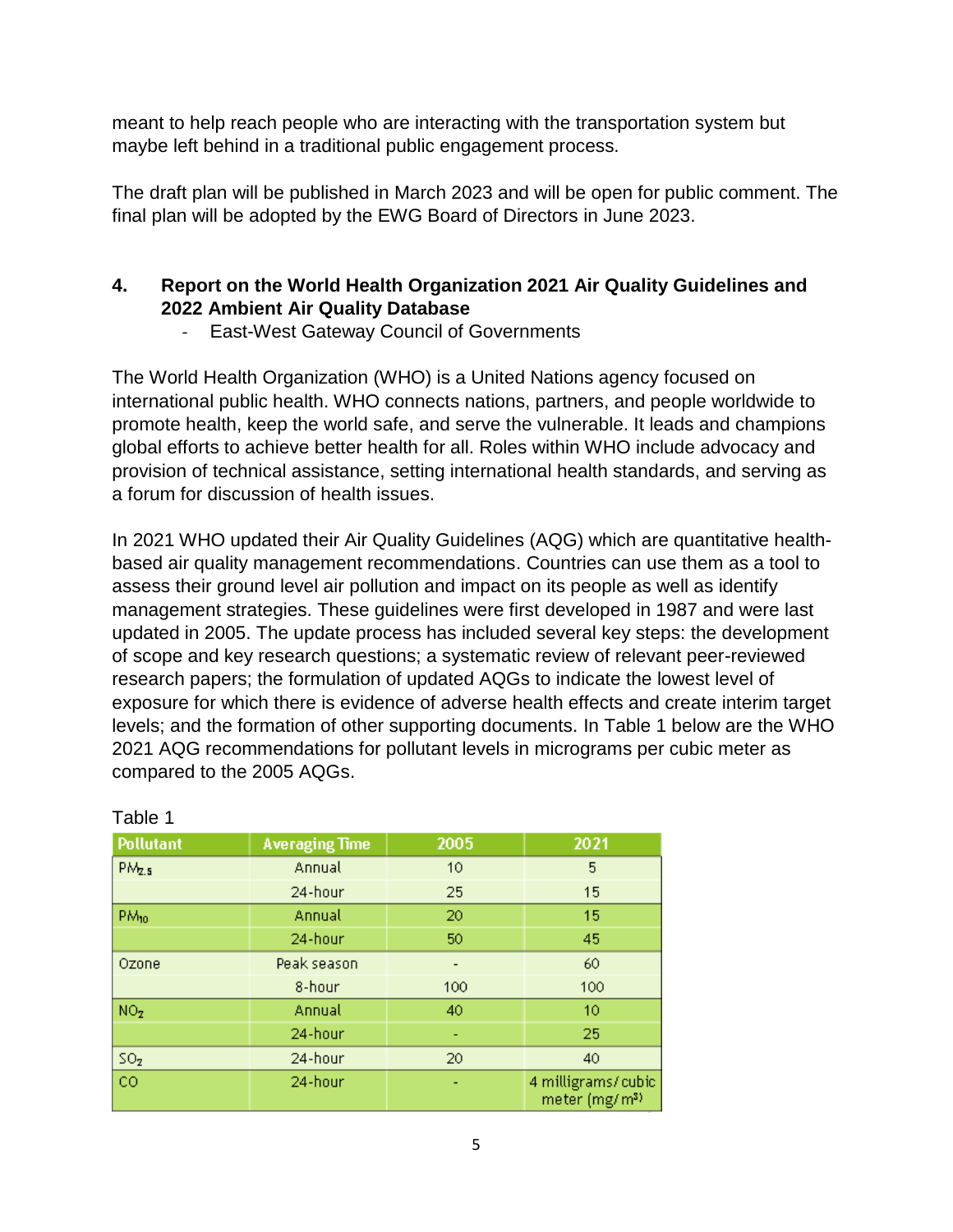The WHO Ambient Air Quality Database, which contains ground level air pollution from around the world, was just released. It was started in 2011 and has been updated several times. The database contains annual mean concentrations for  $PM<sub>2.5</sub>$ ,  $PM<sub>10</sub>$ , and NO<sub>2</sub> from 6,743 population centers in 117 countries. Population centers range from individual cities to metropolitan areas. The database has limitations including different monitor coverage, different measurement methods, and differences in data collection by the responsible agencies.

Table 2 below shows the total population centers with information in the database. The majority are from Europe and the Western Pacific while twelve percent are from the Americas. There are 295 population centers within the United States that are represented in the database, including the St. Louis region. About ten percent of the population centers are meeting the 2021 AQG for PM. Also reported is how the population centers that make up a region are reaching the interim targets as a way to track their progress.

| <b>WHO Region</b>         | <b>Population Centers</b> | <b>Countries with Data</b> |
|---------------------------|---------------------------|----------------------------|
| Africa                    | 59                        | 12                         |
| Americas                  | 781                       | 22                         |
| South-East Asia           | 398                       | 9                          |
| European                  | 3,654                     | 48                         |
| Eastern Mediterranean     | 158                       | 14                         |
| Western Pacific           | 1,693                     | 12                         |
| Total                     | 6,743                     | 117                        |
| High Income Level         | 4,226                     | 51                         |
| Low & Middle Income Level | 2,517                     | 66                         |
| Total                     | 6,743                     | 117                        |

| able |  |
|------|--|
|------|--|

The WHO has an interactive air quality standards map on their website which can be found at<https://whoairquality.shinyapps.io/AirQualityStandards/>

# **5. Update on Activities of the States**

- **David Bloomberg, Illinois Environmental Protection Agency**

Congratulations were given to David Bloomberg who is retiring at the end of this month.

The Illinois Monitoring Network Plan should be posted in the first week of June. The maintenance plan and resdesignation request for the Metro East portion of the 2015 ozone nonattainment area continues to be worked on. The Chicago area 2008 redesignation request was approved by EPA last week and that will assist in moving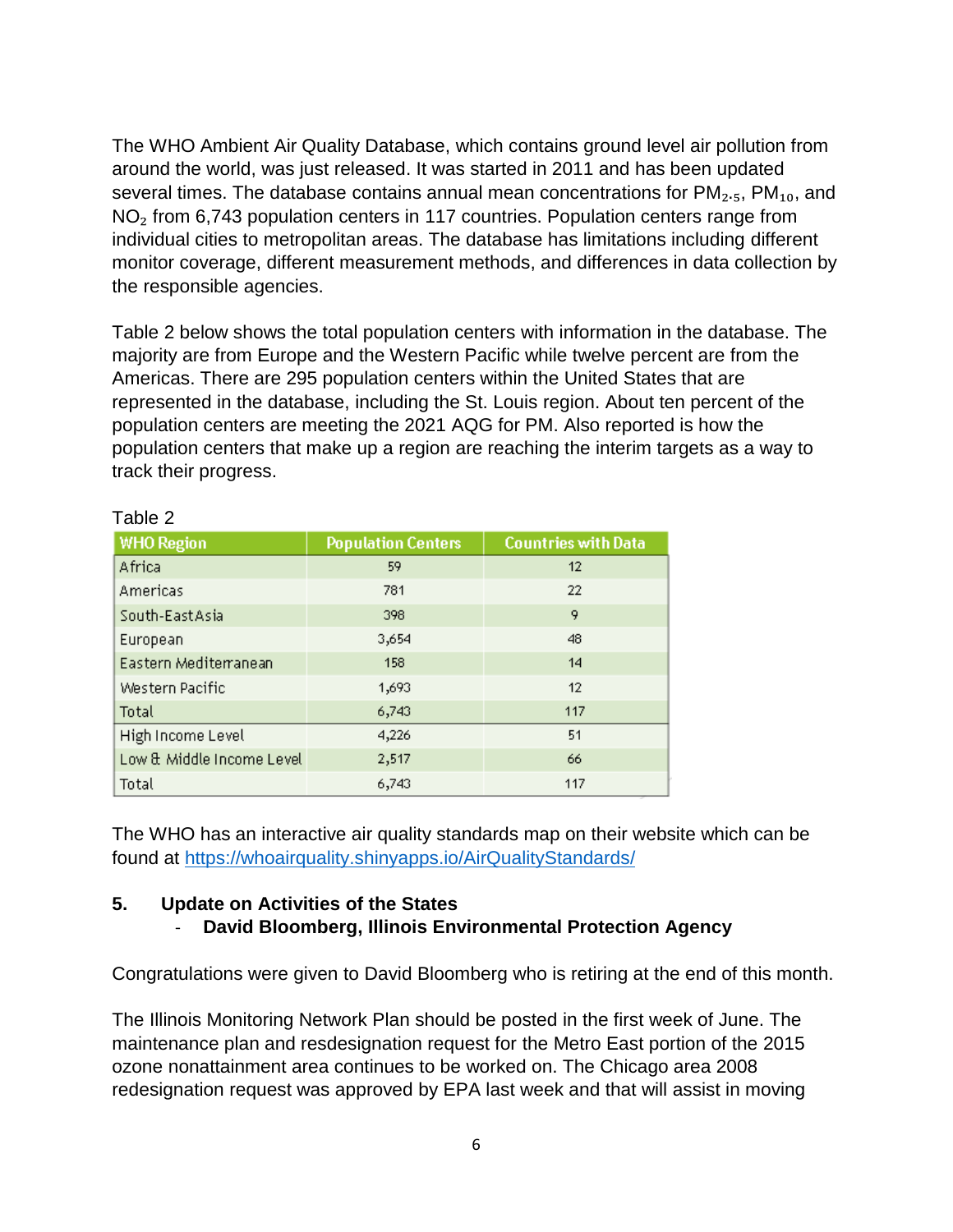forward with the redesignation of the Metro East. The Aerospace Coding Rule for the Metro East area is now with U.S. EPA. Additional information was provided to EPA. The Alton  $SO<sub>2</sub>$  nonattainment area State Implementation Plan is currently being handled by U.S. EPA Region 5.

# - **Francisco Cortalezzi, Missouri Department of Natural Resources**

In respect to the VW Trust Funds, the Air Pollution Control Program (APCP) anticipates opening an application period for 10 additional electric vehicle charging infrastructure sites in the next few months, potentially as early as July. The project application must include two DC fast chargers that are publicly accessible and have minimal downtime.

APCP is also working on the State Clean Diesel (DERA) work plan and is on track to open the regular application period. Missouri's allocation is \$900,000 for this period, and this is a cost share program.

The next Missouri Air Conservation Commission (MACC) meeting will be on May 26, 2022 at 9:00 AM in Jefferson City. There are no items up for public hearing.

EPA's proposed St. Louis ozone classification bump-up was published in the Federal Register on April 13, 2022. Action on the redesignation request and maintenance plan is anticipated to occur before this bump-up from marginal to moderate becomes final.

Comments have been submitted to EPA concerning their February 2022 Good Neighbor SIP disapproval. MoDNR is currently working on submitting comments.

At the April 28, 2022 MACC meeting there was a public hearing for the second Regional Haze Plan (2018 – 2028). MoDNR has received numerous comments from the EPA, federal land managers, the public, and environmental groups. MoDNR is working on responding to those comments. In July the Missouri regional haze plan will be up for adoption by the MACC.

The Air Program will be posting the annual 2022 Monitoring Network Plan Update today or tomorrow. Comments will be accepted for the next 30 days.

# **6. Other Business**

The next OneSTL Sustainability Lab will be on Tuesday, May 31 at 2:30 PM and will be held in person at T-Rex in downtown St. Louis for the first time since 2020. There will be a panel discussion about geospatial technology projects taking place within the Geospatial Innovation Hub at T-Rex.